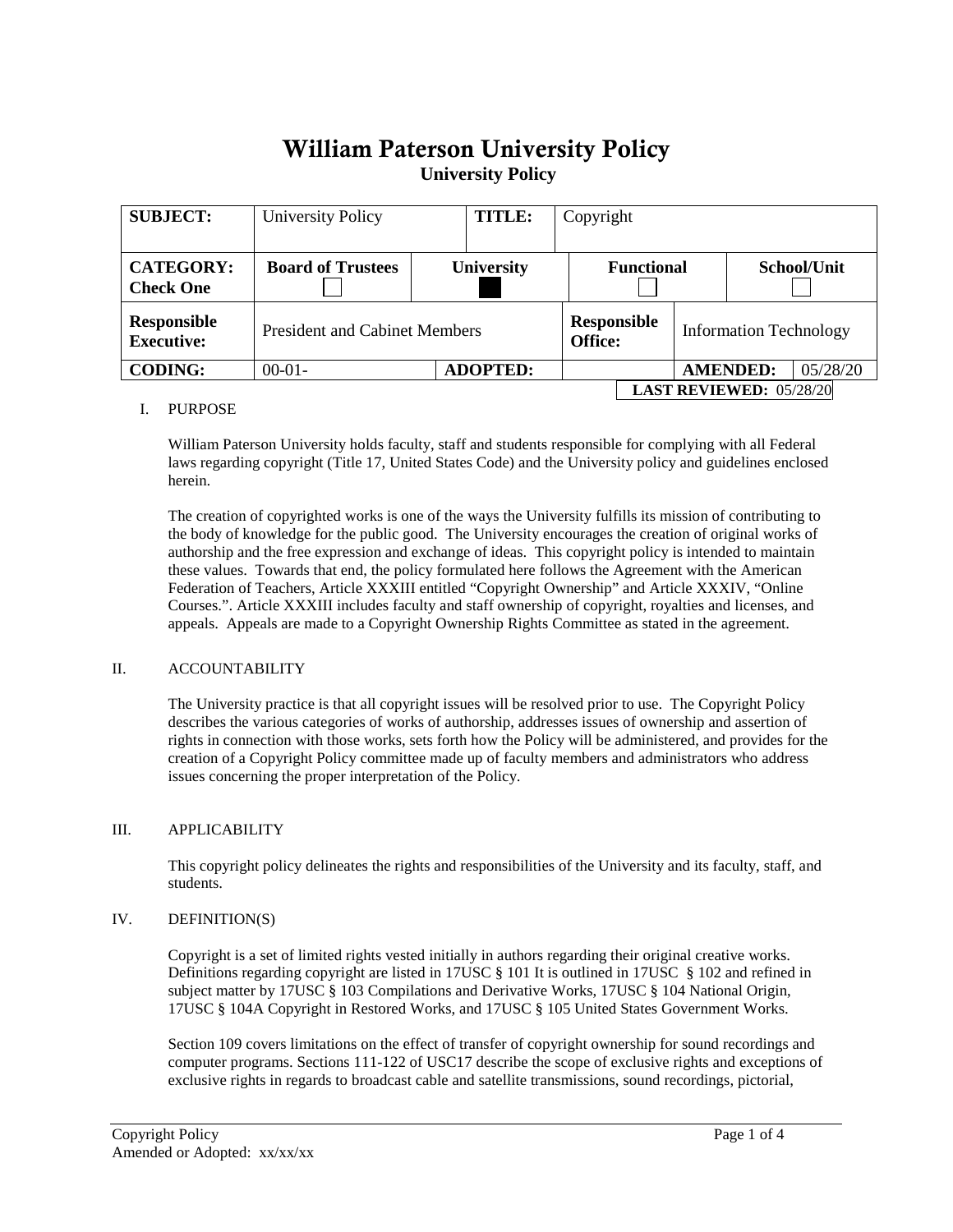graphic and sculptural works, computer programs, architectural works, and reproductions for blind or other people with disabilities.

#### V. BACKGROUND

Copyright attaches automatically to nearly all original works of authorship. Certain works are outside of copyright protection, and some copyrights vest automatically in the University rather than in the author herself.

Copyright protection subsists, in accordance with this title, in original works of authorship fixed in any tangible medium of expression, now known or later developed, from which they can be perceived, reproduced, or otherwise communicated, either directly or with the aid of a machine or device. Works of authorship include the following categories:

- (1) literary works;
- (2) musical works, including any accompanying words;
- (3) dramatic works, including any accompanying music;
- (4) pantomimes and choreographic works;
- (5) pictorial, graphic, and sculptural works;
- (6) motion pictures and other audiovisual works;
- (7) sound recordings; and
- (8) architectural works.

In no case does copyright protection for an original work of authorship extend to any idea, procedure, process, system, method of operation, concept, principle, or discovery, regardless of the form in which it is described, explained, illustrated, or embodied in such work.

Copyright ownership is generally given to the author of the work and includes the following rights (17USC § 106):

- To reproduce the work in copies or phonorecords;
- To prepare derivative works based upon the work;
- To distribute copies or phonorecords of the work to the public by sale or other transfer of ownership, or by rental, lease or lending;
- To perform the work publicly, in the case of literary, musical dramatic and choreographic works, pantomimes and motion pictures and other audio-visual works;
- To display the work publicly, in the case of literary, musical, dramatic and choreographic works, pantomimes, and pictorial, graphic or sculptural works, including the individual images of a motion picture or other audio-visual work; and
- In the case of sound recordings, to perform the work publicly by means of a digital audio transmission

### VI. REFERENCE(S)

This copyright policy contains elements that intersect with other existing policies at the University. The copyright policy does not replace those existing policies but rather it is meant to work in conjunction with them.

### VII. POLICY

Faculty, staff, and students are not able to exercise rights under copyright law in a work owned by others unless one of the following applies:

- 1.) Works in the public domain (expired copyright protection, ideas and/or facts, works of the US government, and certain compilations and databases)
- 2.) Use of the work qualifies as Fair Use under 17USC § 107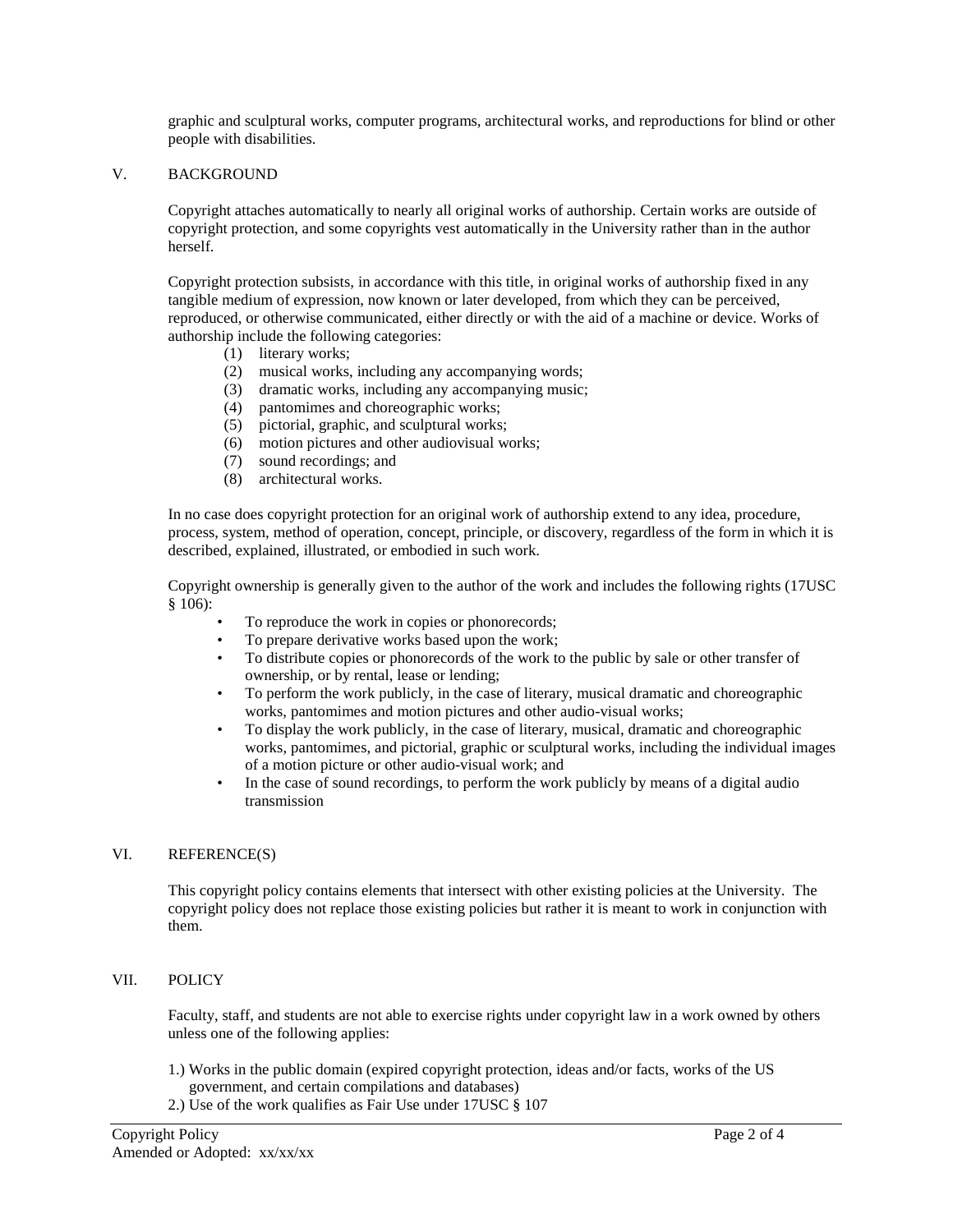- 3.) Reproduction and distribution of copies by Libraries are exempted by 17USC § 108
- 4.) Use of the work is permitted under 17USC § 110 regarding performance or display in educational settings
- 5.) The copyright holder has granted permission to use the work, which permission may be in the form of a purchased license or in the form of a Creative Commons license or other open access arrangement granting use rights to the general public.

Employees covered under the AFT Agreement are the owners of the copyrightable property if: 1) it is embodied in textbooks, manuscripts, scholarly works, works of art or design, musical scores and performances, dramatic works and performances, choreographic works, popular fiction and non-fiction works, poems, or other works of the kind that have historically been deemed in academic communities to be the property of their author, including lecture notes, course outlines, handouts, exercises and tests developed by employees to support their own teaching activities; (2) it is embodied in a storage medium such as films, videos, audio recordings, multimedia materials, distance learning materials, and courseware (3) it has been released by the College/University to the creator, or (4) it is created on sabbatical leave with no more than incidental use of College/University facilities. All of the above is granted unless covered under institutional ownership. However, the University reserves the right to use the copyrightable property royalty-free unless so doing would damage the creator's right to commercialize the property. It is incumbent upon the creator to demonstrate harm.

Student work created during attendance at the University (e.g., papers, theses, student projects) is owned by the student, unless: (1) the work was accomplished for their employment (paid or unpaid) by the University; (2) the student's research, as an essential part of the faculty supervisor's research, has not been transferred by the faculty member ; (3) the student's research is an part of a grant and thus governed by the terms of the grant, research agreement, or materials transfer agreement, confidential disclosure agreement or other legal obligation affecting ownership; or (4) the student has agreed in writing to transfer the copyright.

The University owns the copyright if (1) there is a signed contract; (2) the employee was specifically assigned to create the copyrightable work; (3) the copyrightable property is the result of an alternate assignment and the University indicates at time of development in writing that ownership will be claimed; or (4) more than incidental use of University facilities or financial support was used in the creation. The University also reserves the right to use the copyrightable property without royalties for educational purposes unless the creator's right to commercialize it is significantly impaired.

Following University guidelines, usage of the University's name, signature, seal or logos should only be used in identifying the creators of the copyrightable material by their titles or affiliations with the University. Any other use of the University Name, Signature, Seal and Logos by University members in connection with copyrightable material should be approved by the Provost and Senior Vice President of Academic Affairs, or his/her designee, prior to usage. Any commercial use of the University Name, Signature, Seal and Logos by non-University members in connection with copyrightable material, should be approved by the Associate Vice President for Marketing and Public Relations, or his/her designee, prior to use.

## VIII PROCEDURE(S)

The concept of "fair use," which is embodied in Section 107 of the copyright law, is the most widely used exception to seeking permission for uses of copyrighted works. Reliance upon the fair use doctrine is limited to those circumstances that meet the four-factor "fair use" balancing test. A use is not fair simply because it is for educational purposes. However, fair use does generally favor specific education-related purposes such as criticism, comment, news reporting, teaching, scholarship, and research. A use for these purposes will be favored under the first factor (the purpose of the use), but judges will also look at the other three statutory factors: the nature of the copyrighted work, the amount and substantiality of the portion used, and the effect of the use on the traditional market for the work.

The TEACH Act, 2002, codified at 17 USC § 110(2), was passed to permit performance and display of copyrighted works in distance education. Although the Act allows many uses, it imposes significant